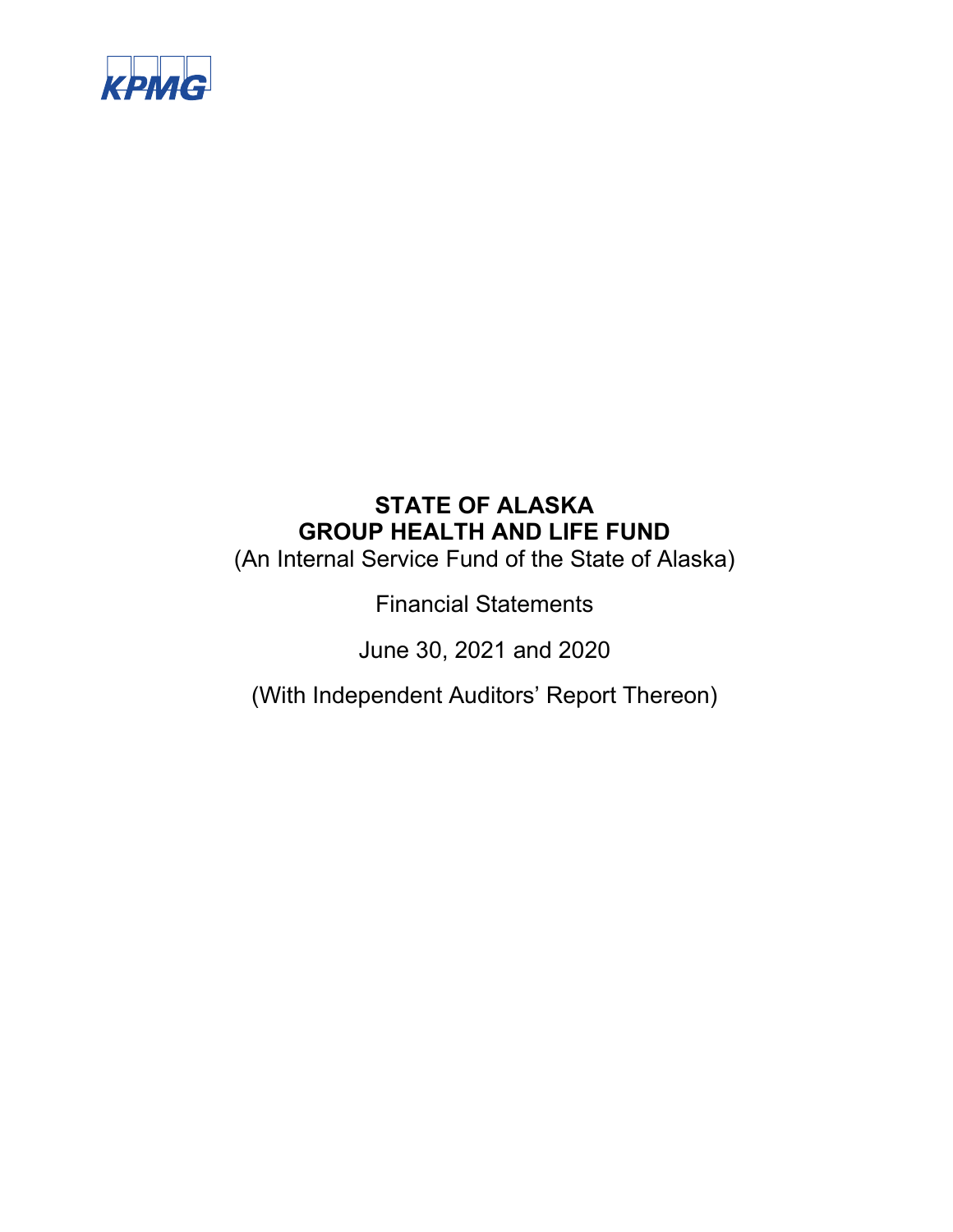(An Internal Service Fund of the State of Alaska)

# **Table of Contents**

|                                                  | Page(s)   |
|--------------------------------------------------|-----------|
| Independent Auditors' Report                     | $1 - 2$   |
| Management's Discussion and Analysis (Unaudited) | $3 - 8$   |
| <b>Statements of Net Position</b>                | 9         |
| Statements of Changes in Net Position            | 10        |
| <b>Statements of Cash Flows</b>                  | 11        |
| Notes to Financial Statements                    | $12 - 15$ |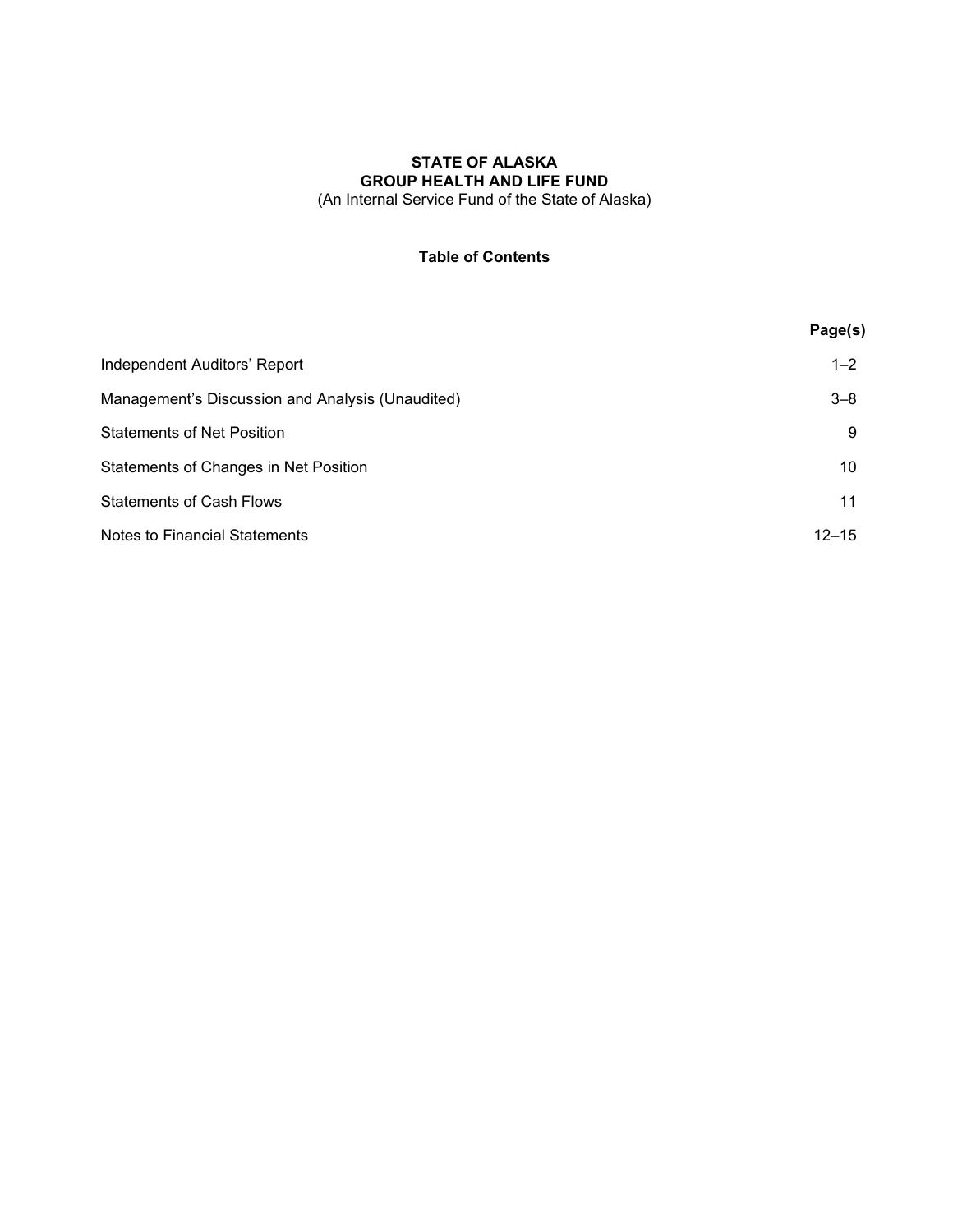

KPMG LLP Suite 600 701 West Eighth Avenue Anchorage, AK 99501

### **Independent Auditors' Report**

The Division of Retirement and Benefits and State of Alaska Department of Administration State of Alaska Group Health and Life Fund:

We have audited the accompanying financial statements of the State of Alaska Group Health and Life Fund (the Plan), an internal service fund of the State of Alaska, as of and for the years ended June 30, 2021 and 2020, and the related notes to financial statements, which collectively comprise the Plan's basic financial statements as listed in the table of contents.

### **Management's Responsibility for the Financial Statements**

Management is responsible for the preparation and fair presentation of these financial statements in accordance with U.S. generally accepted accounting principles; this includes the design, implementation, and maintenance of internal control relevant to the preparation and fair presentation of financial statements that are free from material misstatement, whether due to fraud or error.

### **Auditors' Responsibility**

Our responsibility is to express an opinion on these financial statements based on our audits. We conducted our audits in accordance with auditing standards generally accepted in the United States of America. Those standards require that we plan and perform the audit to obtain reasonable assurance about whether the financial statements are free from material misstatement.

An audit involves performing procedures to obtain audit evidence about the amounts and disclosures in the financial statements. The procedures selected depend on the auditors' judgment, including the assessment of the risks of material misstatement of the financial statements, whether due to fraud or error. In making those risk assessments, the auditor considers internal controls relevant to the entity's preparation and fair presentation of the financial statements in order to design audit procedures that are appropriate in the circumstances, but not for the purpose of expressing an opinion on the effectiveness of the entity's internal control. Accordingly, we express no such opinion. An audit also includes evaluating the appropriateness of accounting policies used and the reasonableness of significant accounting estimates made by management, as well as evaluating the overall presentation of the financial statements.

We believe that the audit evidence we have obtained is sufficient and appropriate to provide a basis for our audit opinion.

### **Opinion**

In our opinion, the financial statements referred to above present fairly, in all material respects, the net position of the State of Alaska Group Health and Life Fund as of June 30, 2021 and 2020, and its changes in net position and cash flows for the years then ended, in accordance with U.S. generally accepted accounting principles.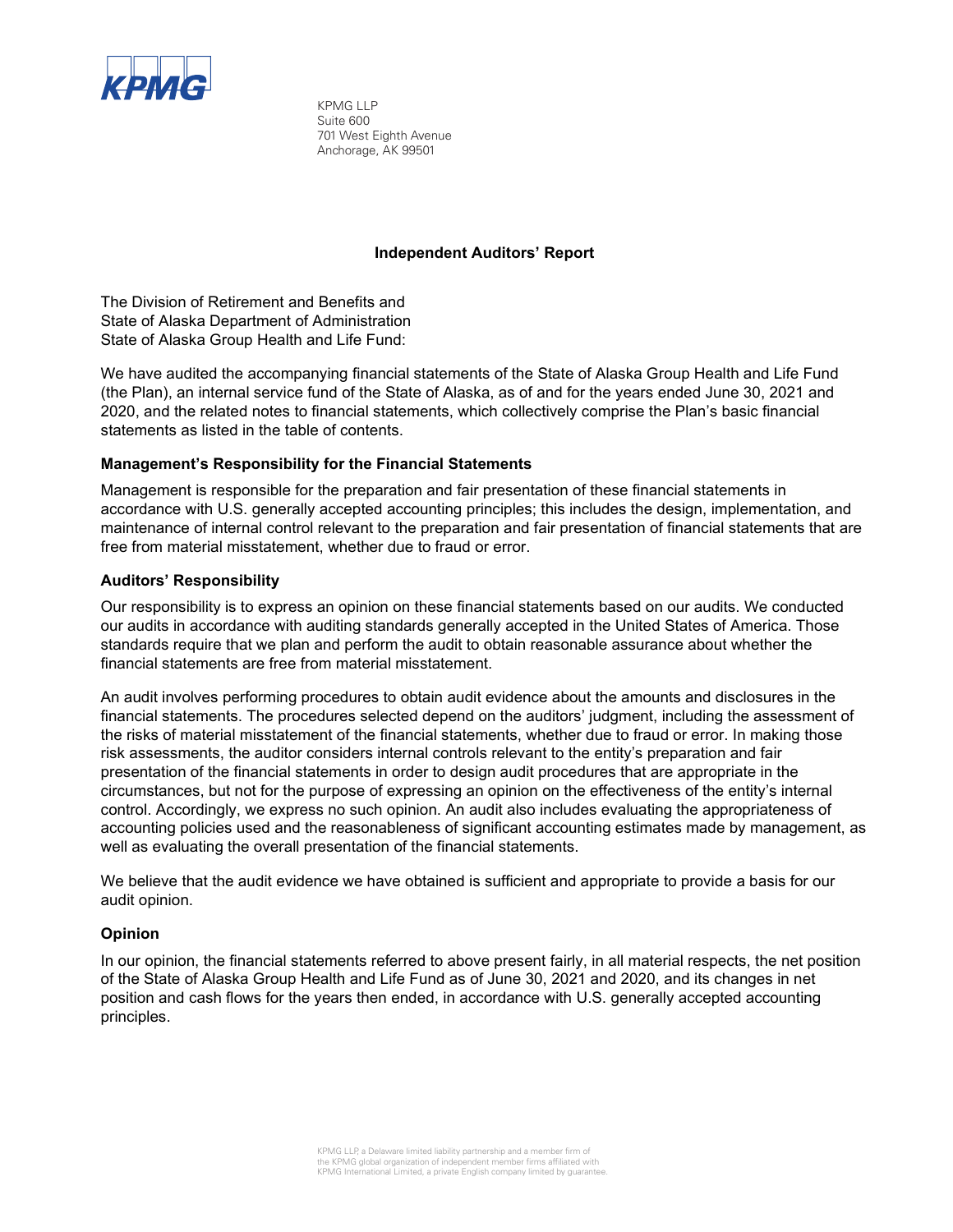

### **Other Matter**

#### *Required Supplementary Information*

U.S. generally accepted accounting principles require that the Management's Discussion and Analysis, on pages 3–7, be presented to supplement the basic financial statements. Such information, although not a part of the basic financial statements, is required by the Governmental Accounting Standards Board, who considers it to be an essential part of financial reporting for placing the basic financial statements in an appropriate operational, economic, or historical context. We have applied certain limited procedures to the required supplementary information in accordance with auditing standards generally accepted in the United States of America, which consisted of inquiries of management about the methods of preparing the information and comparing the information for consistency with management's responses to our inquiries, the basic financial statements, and other knowledge we obtained during our audit of the basic financial statements. We do not express an opinion or provide any assurance on the information because the limited procedures do not provide us with sufficient evidence to express an opinion or provide any assurance.



December 2, 2021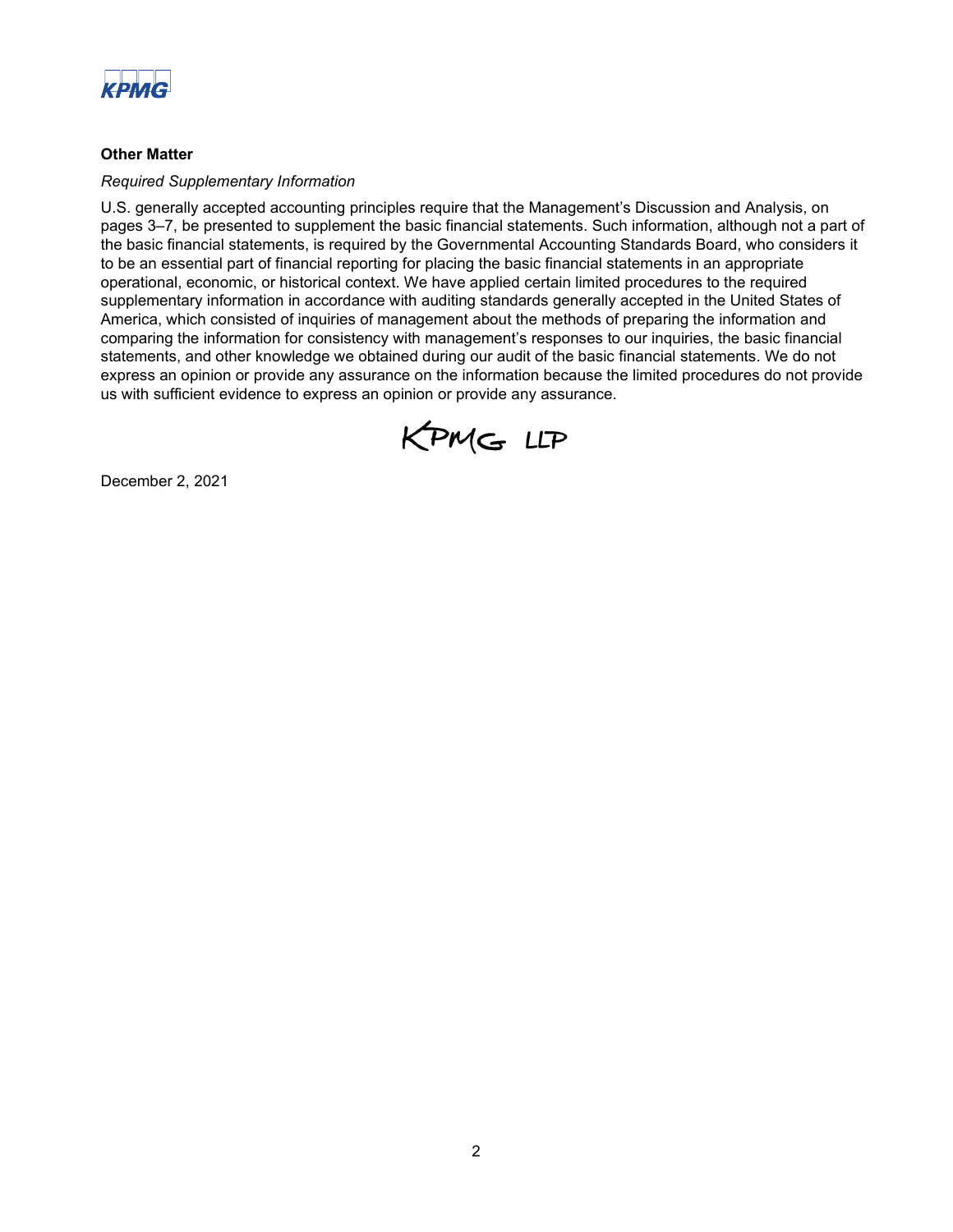(An Internal Service Fund of the State of Alaska)

Management's Discussion and Analysis (Unaudited)

June 30, 2021 and 2020

This section presents management's discussion and analysis (MD&A) of the Group Health and Life Fund's (the Plan) financial condition and performance for the years ended June 30, 2021 and 2020. This section is presented as a narrative overview and analysis. Please read the MD&A in conjunction with the financial statements and notes to financial statements to better understand the financial condition and performance of the Plan during the fiscal years ended June 30, 2021 and 2020. Information for fiscal year 2019 is presented for comparative purposes.

### **Financial Highlights**

The Plan's financial highlights for the year ended June 30, 2021 were as follows:

- The Plan's net position decreased by \$4.9 million during fiscal year 2021.
- The Plan's health insurance premiums during fiscal year 2021 totaled \$129.4 million, an increase of \$404 thousand from fiscal year 2020.
- The Plan's interest and dividend income during fiscal year 2021 was \$22 thousand.
- The Plan's benefit expense during fiscal year 2021 totaled \$138.2 million, an increase of \$10.1 million from fiscal year 2020.
- The Plan's administrative expense during fiscal year 2021 totaled \$5.8 million, an increase of \$283 thousand from fiscal year 2020.
- The Plan was a subrecipient of funding received from the Department of Health and Social Services for incremental costs covered under the CARES Act; a transfer in of \$4.0 million during fiscal year 2021.

#### **Overview of the Financial Statements**

This discussion and analysis is intended to serve as an introduction to the Plan's basic financial statements. The Plan's financial statements comprise four components: (1) statements of net position; (2) statements of changes in net position; (3) statements of cash flows; and (4) notes to financial statements.

*Statements of net position* – These statements present information regarding the Plan's assets, liabilities, and resulting net position. These statements reflect the Plan's cash and cash equivalents, receivables, and other assets less liabilities at June 30, 2021 and 2020.

*Statements of changes in net position* – These statements present how the Plan's net position changed during the fiscal years ended June 30, 2021 and 2020, as a result of health insurance premiums, interest and dividend income, and operating expenses.

*Statements of cash flows* – These statements present cash flows from operating, financing, and investing activities. The Plan presents its cash flows statements using the direct method for reporting cash received and disbursed during the fiscal years ended June 30, 2021 and 2020.

The above statements represent resources available for investment and payment of benefits as of June 30, 2021 and 2020, and the sources and uses of those funds during fiscal years 2021 and 2020.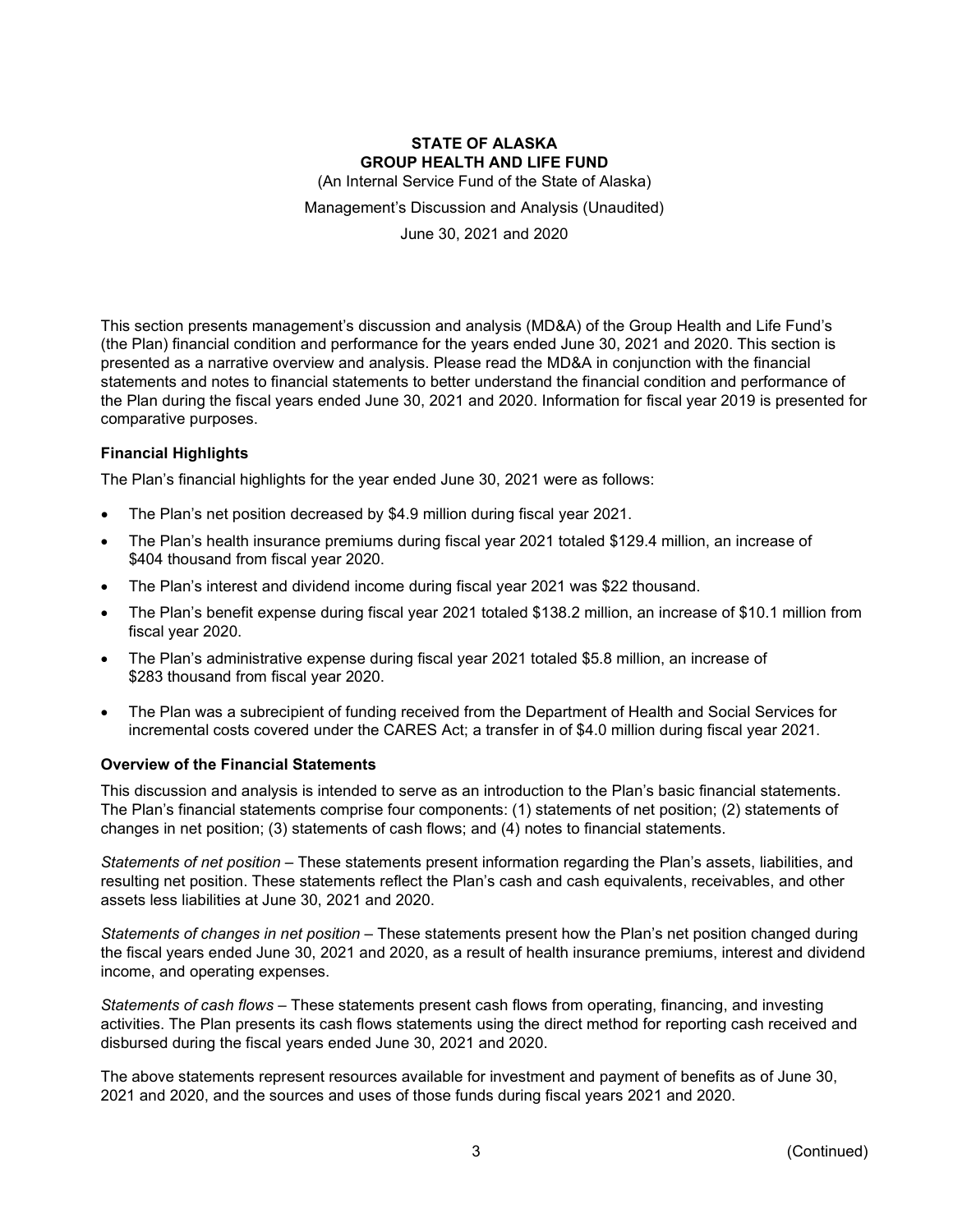(An Internal Service Fund of the State of Alaska)

### Management's Discussion and Analysis (Unaudited)

June 30, 2021 and 2020

*Notes to financial statements* – The notes to financial statements are an integral part of the financial statements and provide additional detailed information and schedules that are essential to a full understanding of the Plan's financial statements.

## **Condensed Financial Information**

| <b>Net position</b>                   |    |            |            |             |                |            |  |  |
|---------------------------------------|----|------------|------------|-------------|----------------|------------|--|--|
| Increase (decrease)                   |    |            |            |             |                |            |  |  |
| <b>Description</b>                    |    | 2021       | 2020       | Amount      | Percentage     | 2019       |  |  |
| Assets:                               |    |            |            |             |                |            |  |  |
| Cash and cash equivalents             | \$ | 25.511.673 | 34.037.405 | (8,525,732) | $(25.0)\%$ \$  | 32,439,809 |  |  |
| Due from State of Alaska General Fund |    | 4.957.744  |            | 4.957.744   |                |            |  |  |
| Other assets                          |    | 593,160    | 593,160    |             |                | 593,160    |  |  |
| Total assets                          |    | 31,062,577 | 34,630,565 | (3,567,988) | (10.3)         | 33,032,969 |  |  |
| Liabilities:                          |    |            |            |             |                |            |  |  |
| Claims payable                        |    | 15.888.000 | 15.065.000 | 823.000     | 5.5            | 13.261.000 |  |  |
| Due to State of Alaska General Fund   |    |            | 43.781     | (43, 781)   | (100.0)        | 43,192     |  |  |
| Accrued expenses                      |    | 1,196,951  | 668,780    | 528,171     | 79.0           | 1,008,360  |  |  |
| <b>Total liabilities</b>              |    | 17,084,951 | 15,777,561 | 1,307,390   | 8.3            | 14,312,552 |  |  |
| Unrestricted net position             | \$ | 13.977.626 | 18.853.004 | (4,875,378) | $(25.9) \%$ \$ | 18.720.417 |  |  |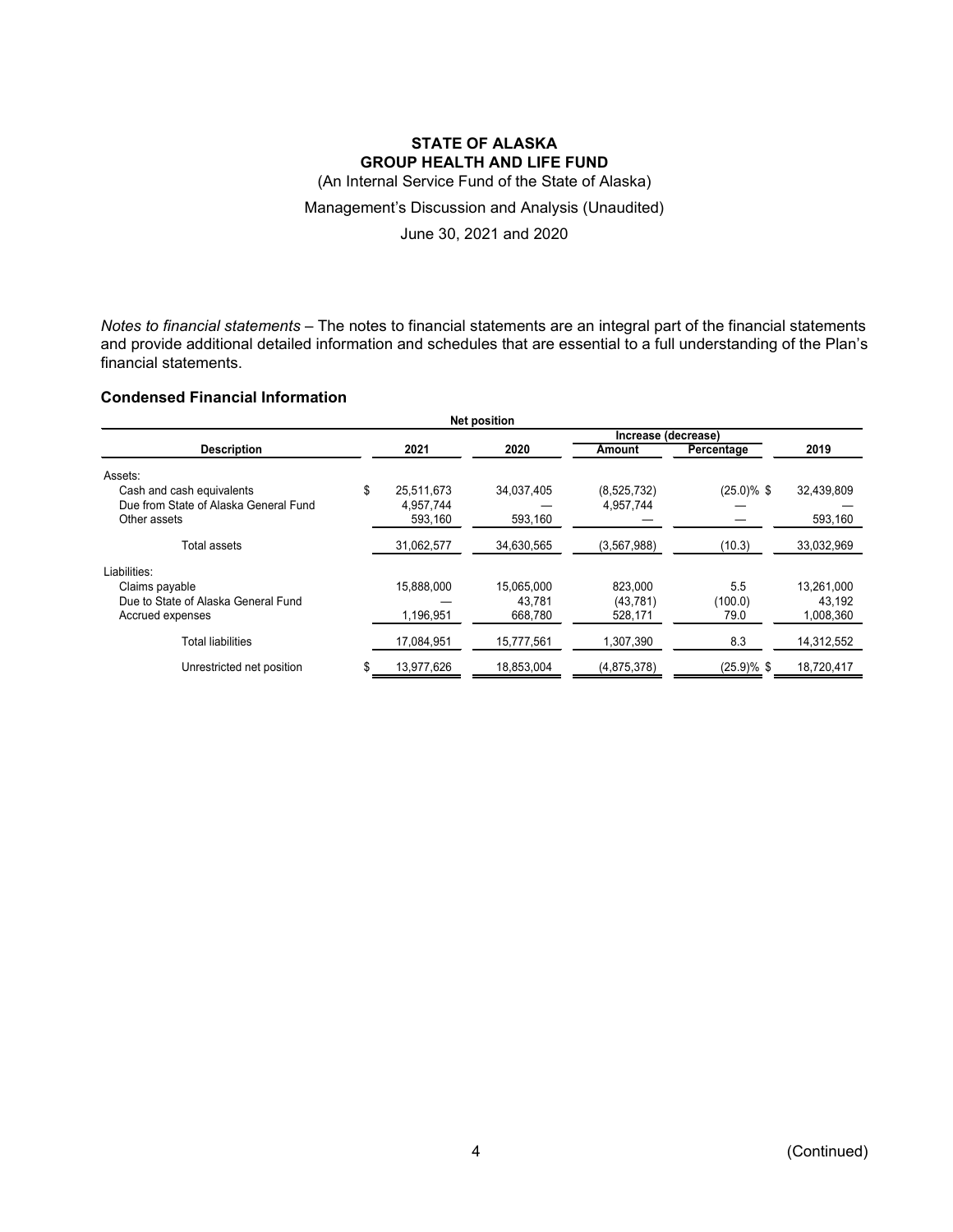(An Internal Service Fund of the State of Alaska)

#### Management's Discussion and Analysis (Unaudited)

#### June 30, 2021 and 2020

| Changes in net position                                          |                          |                          |                       |              |                          |  |  |
|------------------------------------------------------------------|--------------------------|--------------------------|-----------------------|--------------|--------------------------|--|--|
| Increase (decrease)                                              |                          |                          |                       |              |                          |  |  |
| <b>Description</b>                                               | 2021                     | 2020                     | Amount                | Percentage   | 2019                     |  |  |
| Unrestricted net position, beginning of year<br>S.               | 18,853,004               | 18,720,417               | 132,587               | $0.7\%$ \$   | 11,076,096               |  |  |
| Operating revenue:<br>Health insurance premiums<br>Other revenue | 129.438.750<br>5,612,959 | 129.034.366<br>3,959,776 | 404.384<br>1,653,183  | 0.3<br>41.7  | 130.180.310<br>3,328,600 |  |  |
| Total operating revenue                                          | 135,051,709              | 132,994,142              | 2,057,567             | 1.5          | 133,508,910              |  |  |
| Operating expenses:<br>Healthcare benefits<br>Administrative     | 138,181,036<br>5,775,400 | 128,071,357<br>5,492,666 | 10,109,679<br>282,734 | 7.9<br>5.1   | 121,685,452<br>5,051,147 |  |  |
| Total operating expenses                                         | 143,956,436              | 133,564,023              | 10,392,413            | 7.8          | 126,736,599              |  |  |
| Operating income (loss)                                          | (8,904,727)              | (569, 881)               | (8,334,846)           | 1,462.6      | 6,772,311                |  |  |
| Nonoperating revenue:<br>Interest and dividend income            | 22,437                   | 702,468                  | (680, 031)            | (96.8)       | 872,010                  |  |  |
| Income (loss) before transfers in                                | (8,882,290)              | 132,587                  | (9,014,877)           | 1.365.8      | 7.644.321                |  |  |
| State of Alaska transfers in                                     | 4,006,912                |                          | 4,006,912             | 100.0        |                          |  |  |
| Change in unrestricted net position                              | (4,875,378)              | 132,587                  | (5,007,965)           | (3,777.1)    | 7,644,321                |  |  |
| Unrestricted net position, end of year<br>\$                     | 13,977,626               | 18,853,004               | (4,875,378)           | $(25.9)$ %\$ | 18,720,417               |  |  |

### **Financial Analysis of the Plan**

The statements of net position as of June 30, 2021 and 2020 show total assets exceeding total liabilities by \$13,977,626 and \$18,853,004, respectively. This represents the total plan net position held in trust for healthcare benefits on each of those dates. The entire amount is available to cover the Plan's obligation to pay healthcare benefits for its members and their beneficiaries, as well as administrative costs.

This also represents a decrease in net position of \$4,875,378 or 25.9% from fiscal year 2020 to 2021and an increase of \$132,587 or 0.7% from fiscal year 2019 to 2020. Over the long term, health insurance premiums collected, other income received, and investment income earned are anticipated to sufficiently fund the costs of the Plan. During fiscal year 2021, the Plan saw a significant increase in healthcare benefit costs, up \$10.1 million or 7.9% from fiscal year 2020. This includes a \$823 thousand increase in claims payable. These cost increases were partially offset by a \$4.0 million subrecipient funding transfer from the Department of Health and Social Services for CARES Act funding and a \$1.7 million increase in other revenue. During fiscal year 2020, the Plan saw an increase in both per-member healthcare benefit costs and administrative expenses and a modest decrease in premiums due to a decrease in covered members. These were partially offset by an increase in other revenue. During fiscal year 2020, the Plan saw stable operating revenues, significant increases in per member healthcare costs and administrative expenses and was still able to maintain reserves similar to fiscal year 2019. While the Division of Retirement and Benefits (the Division) works to maintain a level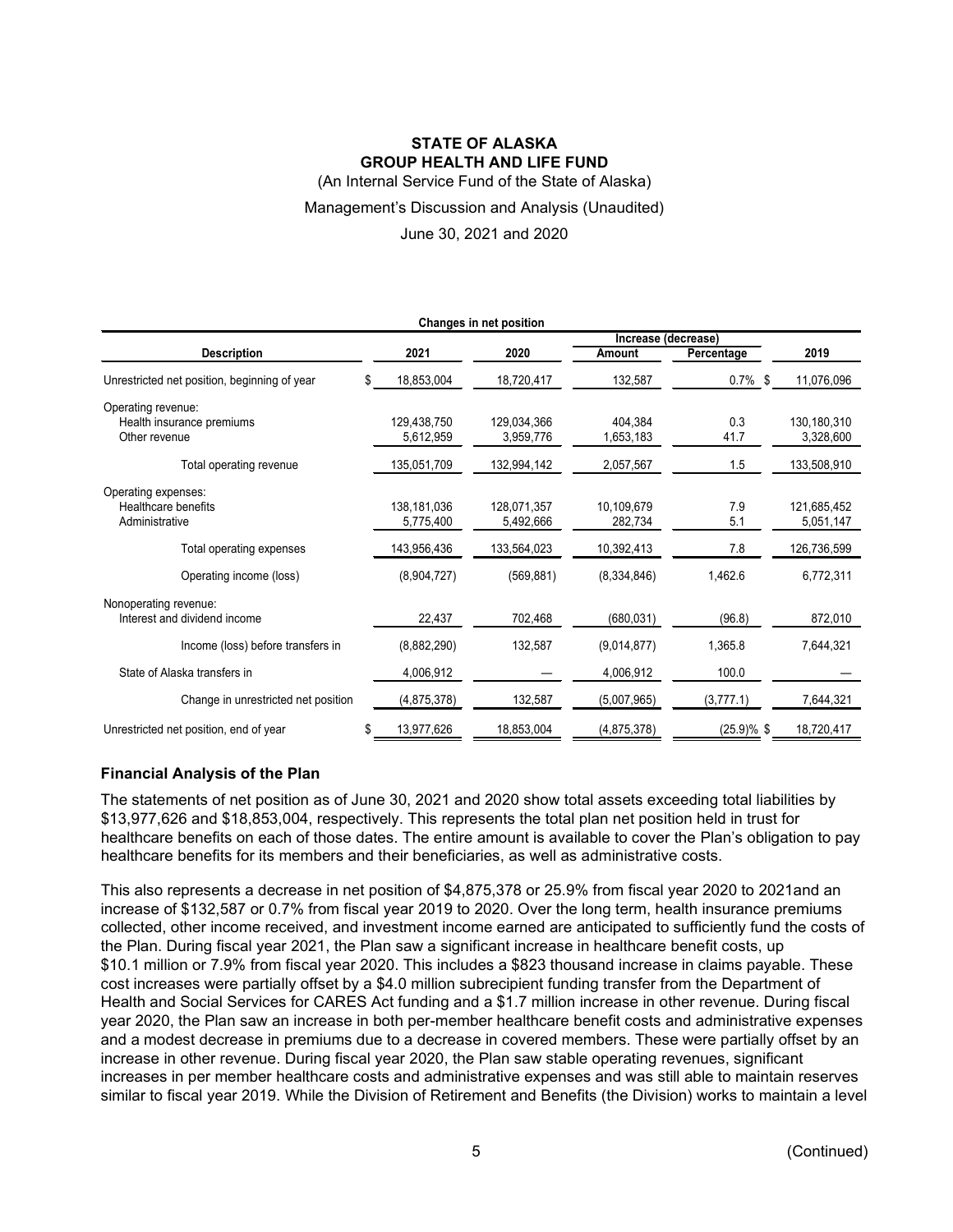(An Internal Service Fund of the State of Alaska)

Management's Discussion and Analysis (Unaudited)

June 30, 2021 and 2020

premium and use of network medical providers to contain costs, medical conditions may exist within the membership that drive costs higher than anticipated. The Division continues to work with the Plan's actuaries and administration to monitor and adjust premiums while managing expenses to control costs. The Division expects that there will continue to be increases in future healthcare benefit costs. The Plan must continue to balance revenue while managing expenses to meet current and future healthcare benefit costs.

#### **Insurance Premium Calculations**

The overall objective of the Plan is to have sufficient funds to meet healthcare benefit costs. The insurance premiums are recommended each year by the Division's benefit consultant with review by the advisory committee and the administrator's approval. Insurance premiums are based on the Plan's benefit year. The benefit consultant reviews the historical claims experience and administrative costs and uses that data to estimate trends to recommend premiums for the next benefit year.

### **Health Insurance Premiums and Investment Income**

The revenue required to fund healthcare benefits is accumulated through a combination of employer and member health insurance premiums, other revenue, and investment income.

|                              |             |             | <b>Revenues</b> |            |             |
|------------------------------|-------------|-------------|-----------------|------------|-------------|
|                              |             |             | Increase        | (decrease) |             |
|                              | 2021        | 2020        | Amount          | Percentage | 2019        |
| Health insurance premiums    | 129.438.750 | 129,034,366 | 404.384         | $0.3\%$ \$ | 130,180,310 |
| Other revenue                | 5,612,959   | 3.959.776   | 1,653,183       | 41.7       | 3,328,600   |
| Interest and dividend income | 22.437      | 702.468     | (680, 031)      | (96.8)     | 872,010     |
| Total                        | 135,074,146 | 133,696,610 | 1,377,536       | $1.0\%$    | 134,380,920 |

Health insurance premiums paid by the State of Alaska were \$1,555 per employee per month in fiscal years 2021, 2020, and 2019. Changes to health insurance premiums are the result of actual and anticipated changes in healthcare costs related to covered benefits. Premiums are based on historical and anticipated experience. During fiscal years 2021 and 2020 there was a small decrease in average monthly member counts. This decrease was matched by a decrease in insurance premiums paid by the employer. During fiscal year 2021, the Plan collected \$1.1 million of employer premiums that were unpaid during fiscal years 2020 and portions of fiscal year 2021, resulting in a slight increase in total premiums and other income recorded.

Other revenue increased to \$5,612,959 in fiscal year 2021 from \$3,959,776 in fiscal year 2020, an increase of \$1,653,183 or 41.7%. This increase was primarily due to additional pharmacy rebates received in fiscal year 2021. Other revenue increased to \$3,959,776 in fiscal year 2020 from \$3,325,600 in fiscal year 2019, an increase of \$631,176 or 19.0%. This increase was primarily due to additional pharmacy rebates received in fiscal year 2020.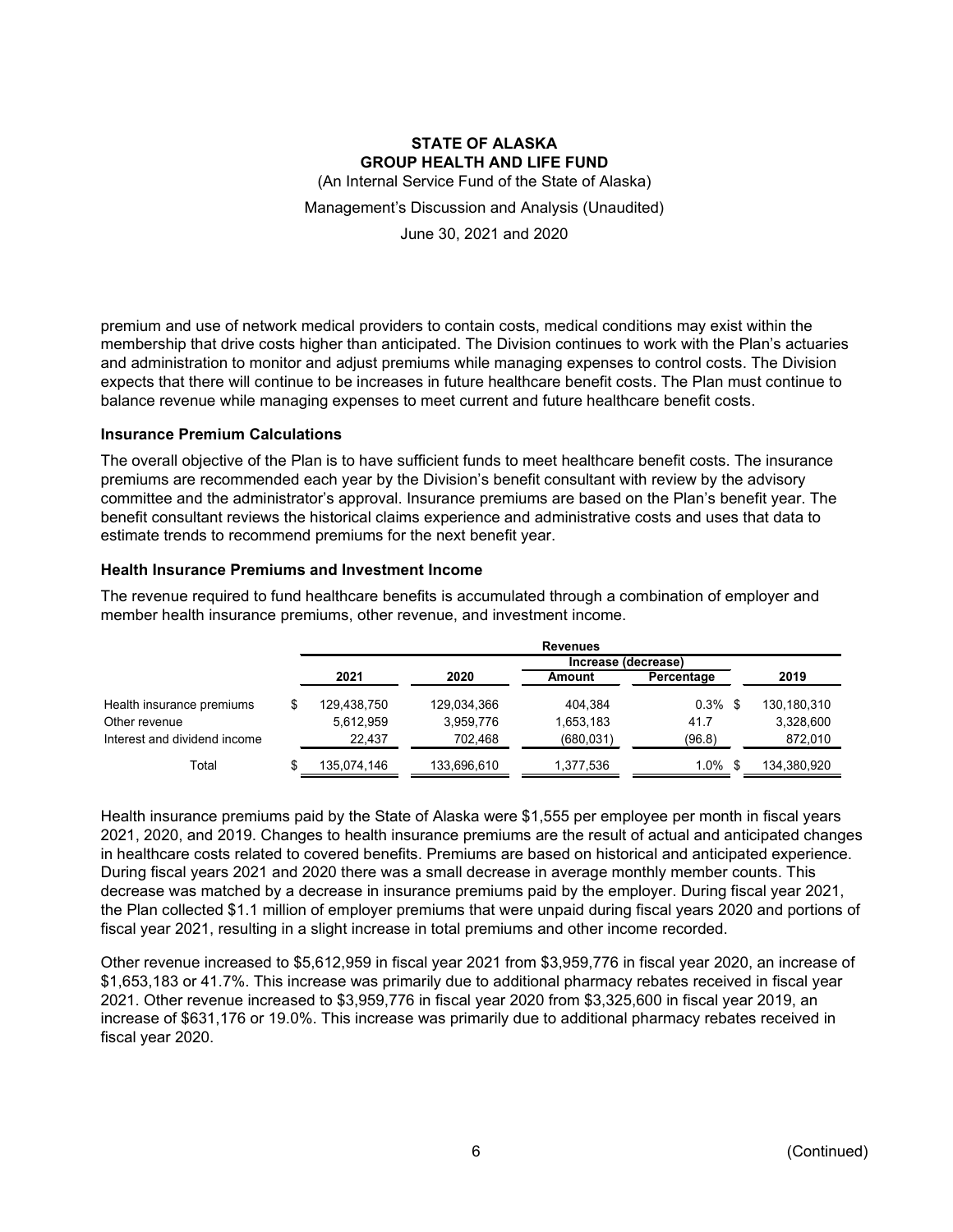(An Internal Service Fund of the State of Alaska)

Management's Discussion and Analysis (Unaudited)

June 30, 2021 and 2020

Interest and dividend income decreased by \$680,031 or 96.8% from amounts recorded in fiscal year 2020, and decreased by \$169,542 or 19.4% from amounts recorded in fiscal year 2019. The Plan is invested in the General Fund and Other Nonsegregated Investments (GeFONSI), which is an investment pool managed by the State of Alaska, Treasury Division in the Department of Revenue. For fiscal years 2021 and 2020, the GeFONSI investments generated 0.09% and 2.15% rates of return, respectively. The GeFONSI annualized rate of return was 1.77% over the last three years and 1.38% over the last five years. The invested balance decreased by \$8,525,732 in fiscal year 2021 and increased by \$1,597,596 in fiscal year 2020.

### **Benefits and Expenses**

The primary expense of the Plan is the payment of healthcare benefits. These cost of benefits and administering the Plan comprise the cost of operations.

|                     |                     |             | <b>Expenses</b> |            |             |
|---------------------|---------------------|-------------|-----------------|------------|-------------|
|                     | Increase (decrease) |             |                 |            |             |
|                     | 2021                | 2020        | Amount          | Percentage | 2019        |
| Healthcare benefits | 138,181,036         | 128,071,357 | 10,109,679      | 7.9%       | 121,685,452 |
| Administrative      | 5,775,400           | 5,492,666   | 282.734         | 5.1        | 5,051,147   |
| Total               | 143,956,436         | 133,564,023 | 10,392,413      | 7.8%       | 126,736,599 |

Healthcare benefit expenses increased by \$10,109,679 or 7.9% in fiscal year 2021, and increased by \$6,385,905 or 5.2% in fiscal year 2020. Fiscal year 2021 saw stable membership and a 7.9% increase in average healthcare benefit costs per member. Fiscal year 2020 saw a 1.6% decrease in average covered members and a 6.9% increase in average healthcare benefit costs per member.

Administrative expenses increased by \$282,734, or 5.1%, in fiscal year 2021, and increased \$441,519, or 8.7%, in fiscal year 2020. The increase in administrative expenses during fiscal year 2021 was primarily due to an increase in fees paid to one of the claims administrators. The increase in administrative expenses during fiscal year 2020 was primarily due to fees paid to Plan consultants.

### **Economic Conditions, Market Environment, and Results**

The net investment rate of return of 0.09% during fiscal year 2021 fell short of the five-year average of 1.38%.

Due to the increased utilization of the health plan, as well as high costs related to a small portion of membership, the Plan saw a drop in available balance for payment of health costs. The Division requested and received \$4.0 million as subrecipient funding from the Department of Health and Social Services in CARES Act funding for coronavirus related costs incurred by the Plan to assist in the cash flow and increase the net position of the Plan. The Division continues to work on ways to control costs going forward, along with prudent management of premiums to maintain adequate funding. The Plan continues to analyze various methods to manage its net position centered around adjustments to health insurance premiums and working with TPAs to further contain medical costs.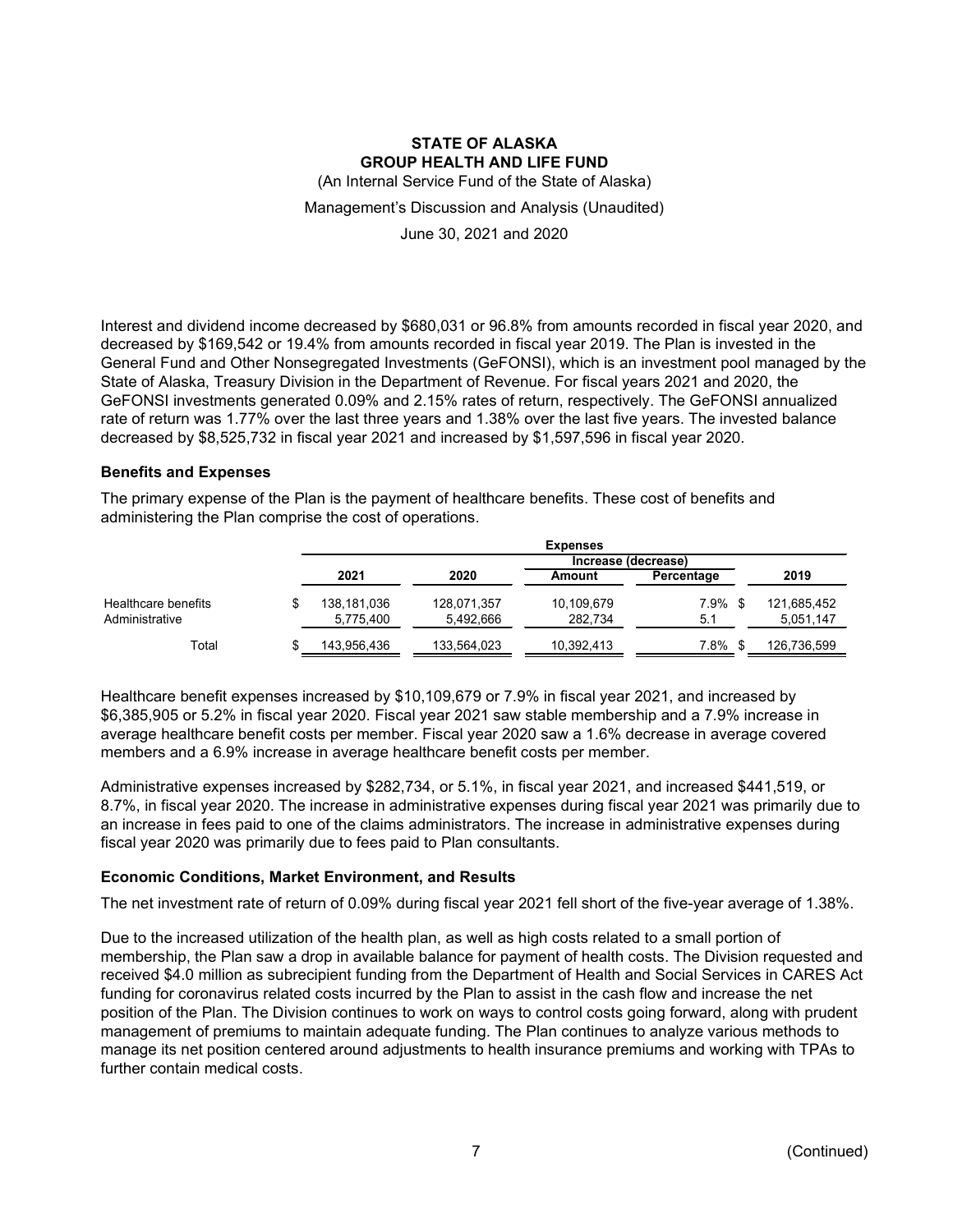(An Internal Service Fund of the State of Alaska)

Management's Discussion and Analysis (Unaudited)

June 30, 2021 and 2020

### **Requests for Information**

This financial report is designed to provide a general overview of the Plan's financial condition for those with interest in the Plan's finances. Questions concerning any of the information provided in this report or requests for additional financial information should be addressed to the following:

State of Alaska Group Health and Life Fund Division of Retirement and Benefits, Finance Section P.O. Box 110203 Juneau, Alaska 99811-0203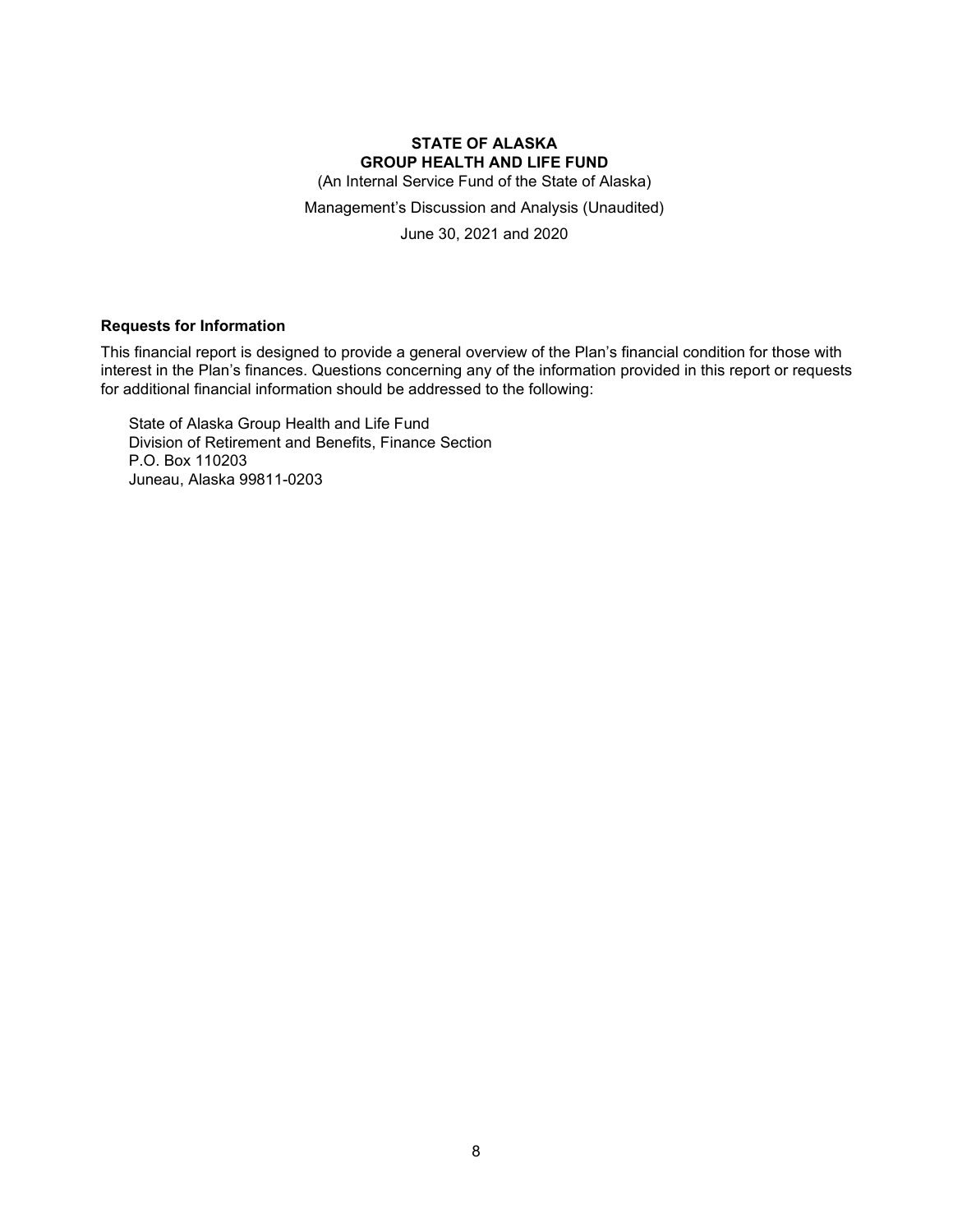(An Internal Service Fund of the State of Alaska)

### Statements of Net Position

June 30, 2021 and 2020

|                                                                              | 2021             | 2020       |
|------------------------------------------------------------------------------|------------------|------------|
| Assets:                                                                      |                  |            |
| Cash and cash equivalents:<br>Investment in State of Alaska General Fund and |                  |            |
| Other Nonsegregated Investments Pool                                         | \$<br>25,511,673 | 34,037,405 |
| Due from State of Alaska General Fund                                        | 4,957,744        |            |
| Other assets                                                                 | 593,160          | 593,160    |
| Total assets                                                                 | 31,062,577       | 34,630,565 |
| Liabilities:                                                                 |                  |            |
| Claims payable                                                               | 15,888,000       | 15,065,000 |
| Due to State of Alaska General Fund                                          |                  | 43.781     |
| Accrued expenses                                                             | 1,196,951        | 668,780    |
| <b>Total liabilities</b>                                                     | 17,084,951       | 15,777,561 |
| Unrestricted net position                                                    | \$<br>13,977,626 | 18,853,004 |

See accompanying notes to financial statements.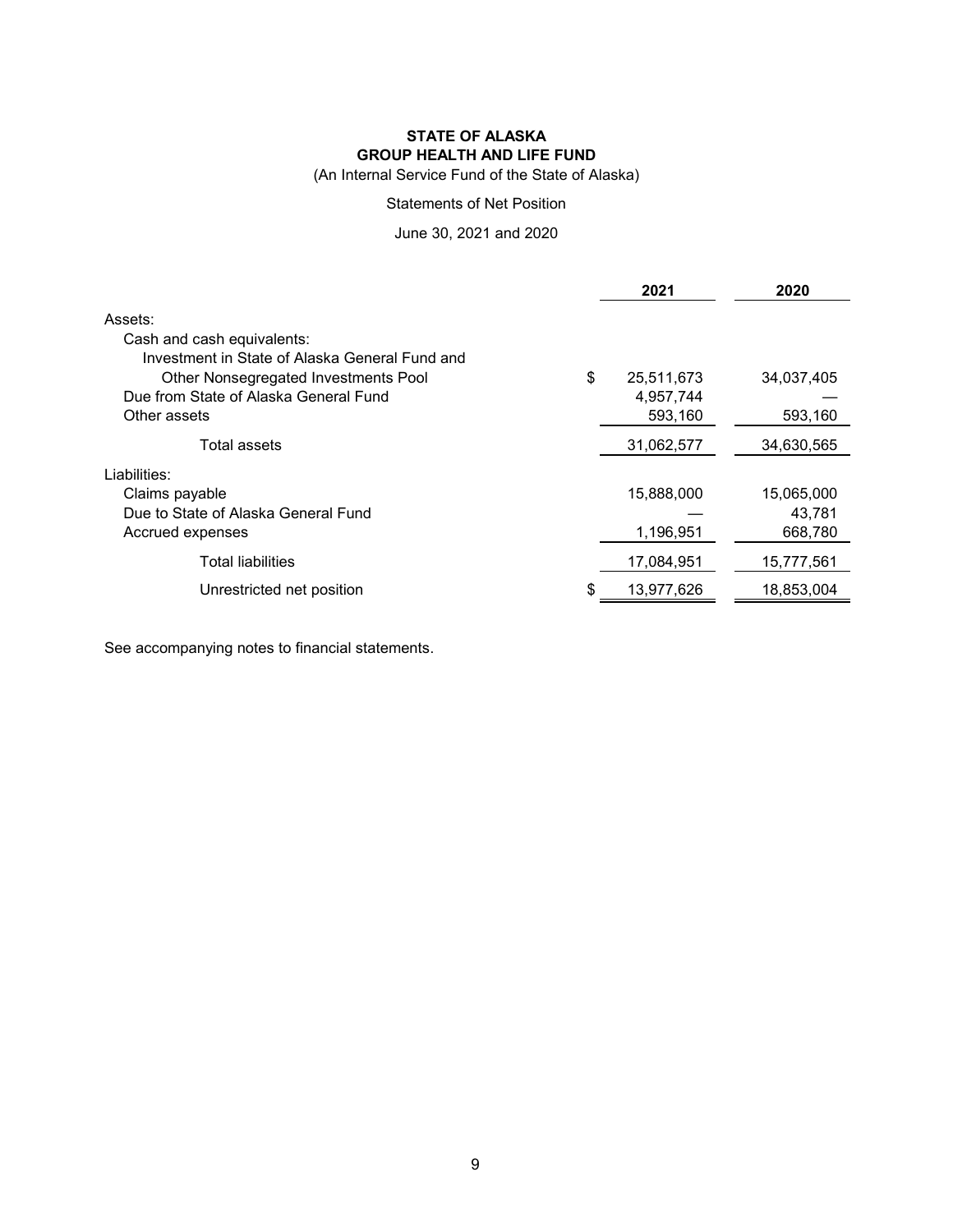(An Internal Service Fund of the State of Alaska)

Statements of Changes in Net Position

### Years ended June 30, 2021 and 2020

|                                                                                              | 2021                            | 2020                      |
|----------------------------------------------------------------------------------------------|---------------------------------|---------------------------|
| Operating revenue:<br>Employer health insurance premiums<br>Member health insurance premiums | \$<br>110,489,020<br>18,949,730 | 109,254,300<br>19,780,066 |
| Total health insurance premiums                                                              | 129,438,750                     | 129,034,366               |
| Other revenue:<br>Pharmacy rebate<br>Pharmacy management allowance<br>Miscellaneous revenue  | 4,791,450<br>208,547<br>612,962 | 3,746,602<br>213,174      |
| Total other revenue                                                                          | 5,612,959                       | 3,959,776                 |
| Total operating revenue                                                                      | 135,051,709                     | 132,994,142               |
| Operating expenses:<br><b>Healthcare benefits</b><br>Administrative                          | 138,181,036<br>5,775,400        | 128,071,357<br>5,492,666  |
| Total operating expenses                                                                     | 143,956,436                     | 133,564,023               |
| Operating loss                                                                               | (8,904,727)                     | (569, 881)                |
| Nonoperating revenue:<br>Interest and dividend income                                        | 22,437                          | 702,468                   |
| Income (loss) before transfers in                                                            | (8,882,290)                     | 132,587                   |
| Transfers in                                                                                 | 4,006,912                       |                           |
| Change in unrestricted net position                                                          | (4,875,378)                     | 132,587                   |
| Total unrestricted net position, beginning of year                                           | 18,853,004                      | 18,720,417                |
| Total unrestricted net position, end of year                                                 | 13,977,626                      | 18,853,004                |
|                                                                                              |                                 |                           |

See accompanying notes to financial statements.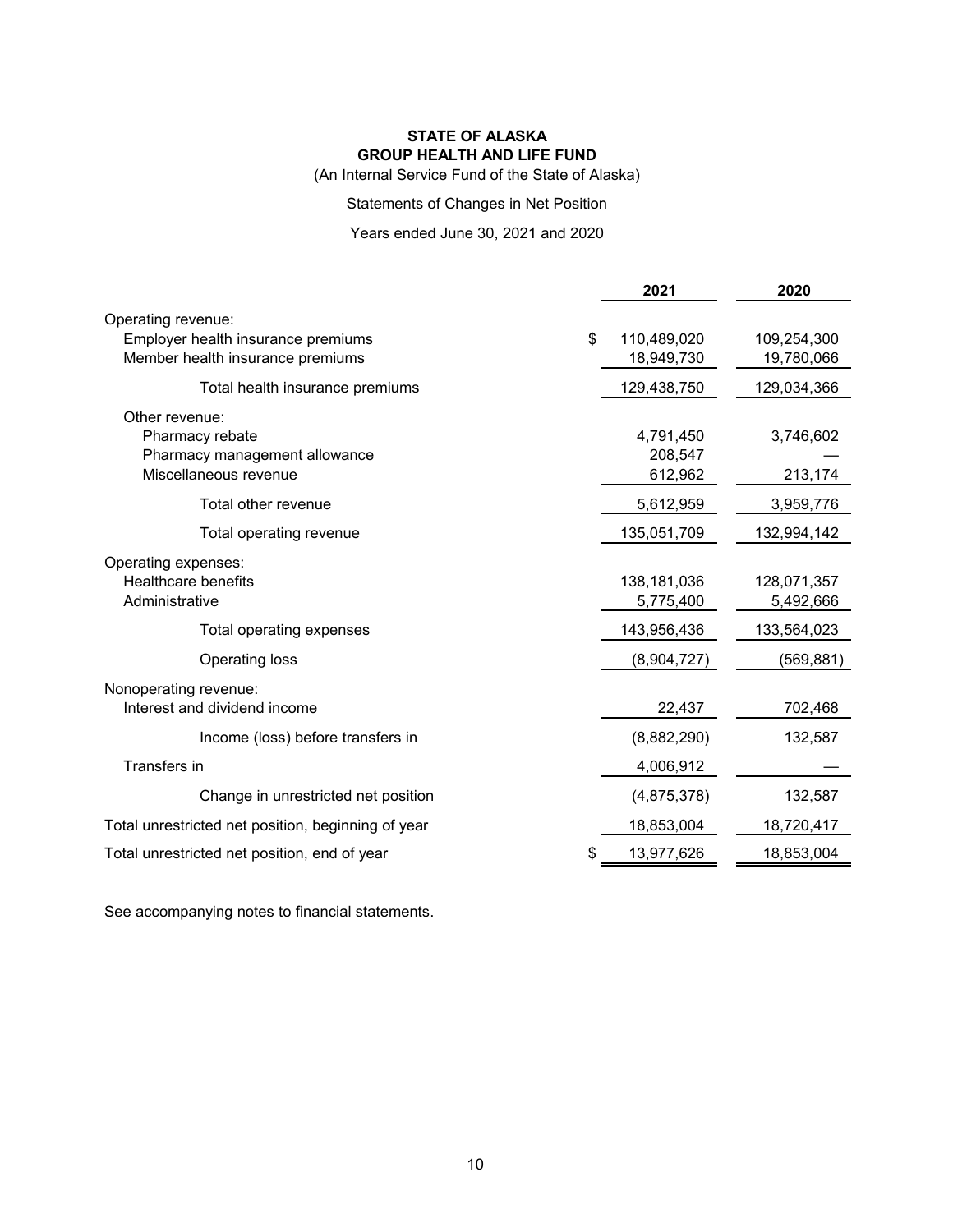(An Internal Service Fund of the State of Alaska)

### Statements of Cash Flows

# Years ended June 30, 2021 and 2020

|                                                                                                                                                                                                                                                                     | 2021                                                                           | 2020                                                                     |
|---------------------------------------------------------------------------------------------------------------------------------------------------------------------------------------------------------------------------------------------------------------------|--------------------------------------------------------------------------------|--------------------------------------------------------------------------|
| Cash flows from operating activities:<br>Cash received for premiums from the State of Alaska<br>Cash received from third-party administrator<br>Cash payments for benefits to third-party administrator<br>Cash payments to employees<br>Cash payments to suppliers | \$<br>128,791,837<br>5,608,500<br>(136, 995, 760)<br>(301, 505)<br>(5,651,241) | 129,034,366<br>3,959,776<br>(126, 267, 357)<br>(368, 621)<br>(5,463,036) |
| Net cash provided by (used in) operating activities                                                                                                                                                                                                                 | (8,548,169)                                                                    | 895,128                                                                  |
| Cash flows from investing activities:<br>Interest and dividend income received                                                                                                                                                                                      | 22,437                                                                         | 702,468                                                                  |
| Net increase (decrease) in cash and cash equivalents                                                                                                                                                                                                                | (8,525,732)                                                                    | 1,597,596                                                                |
| Cash and cash equivalents, beginning of year                                                                                                                                                                                                                        | 34,037,405                                                                     | 32,439,809                                                               |
| Cash and cash equivalents, end of year                                                                                                                                                                                                                              | 25,511,673                                                                     | 34,037,405                                                               |
| Reconciliation of operating loss to net cash provided by<br>operating activities:<br>Operating loss<br>Adjustments to reconcile operating loss to net cash<br>provided by (used in) operating activities:<br>(Increase) decrease in assets:                         | \$<br>(8,904,727)                                                              | (569, 881)                                                               |
| Due from State of Alaska General Fund<br>Increase (decrease) in liabilities:                                                                                                                                                                                        | (950, 832)                                                                     |                                                                          |
| Claims payable<br>Due to State of Alaska General Fund<br>Accrued expenses                                                                                                                                                                                           | 823,000<br>(43, 781)<br>528,171                                                | 1,804,000<br>589<br>(339, 580)                                           |
| Net cash provided by (used in) operating activities                                                                                                                                                                                                                 | (8,548,169)                                                                    | 895,128                                                                  |
| Supplemental schedule of noncash financing activities:<br>Transfers in                                                                                                                                                                                              | \$<br>4,006,912                                                                |                                                                          |

See accompanying notes to financial statements.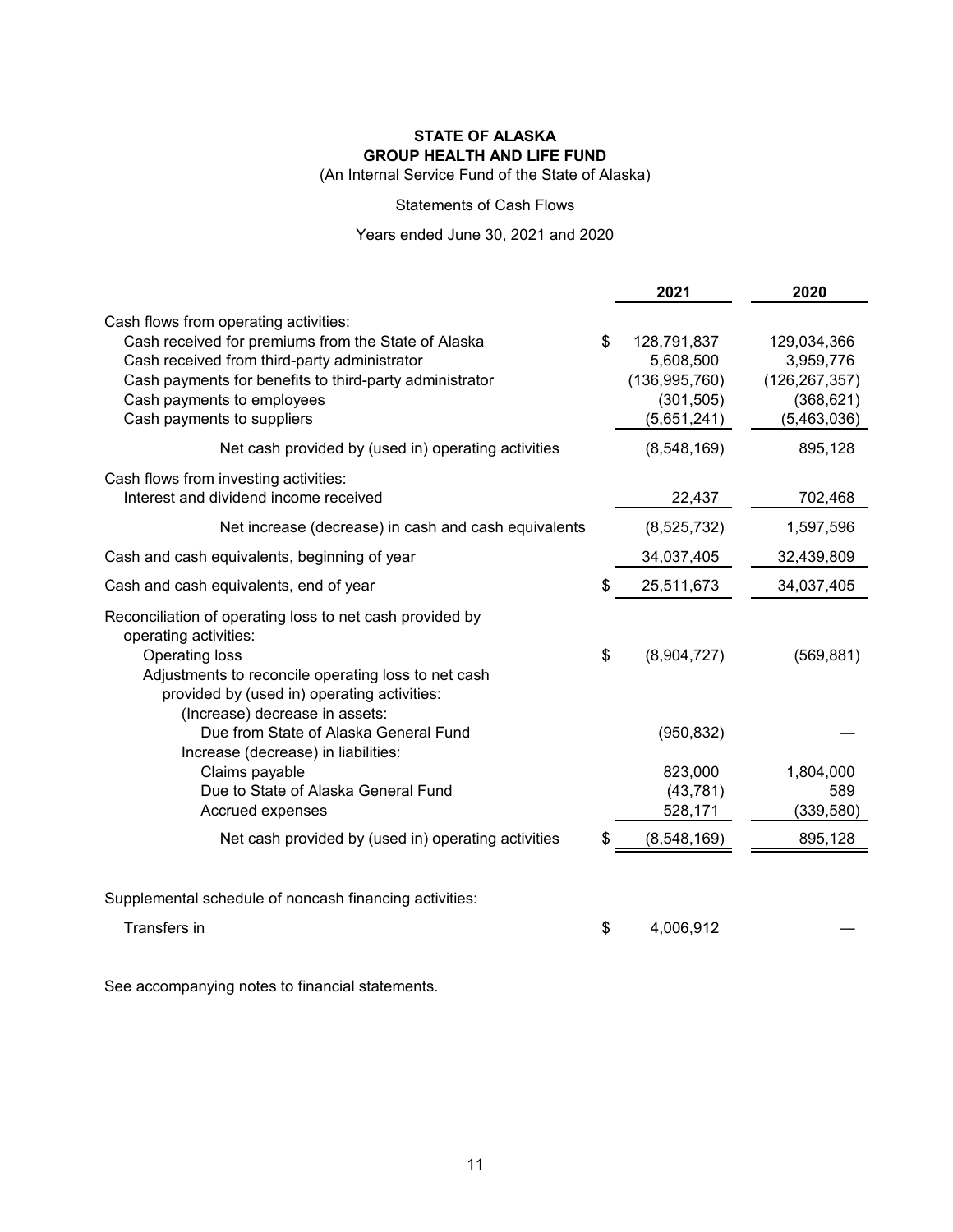(An Internal Service Fund of the State of Alaska)

# Notes to Financial Statements

June 30, 2021 and 2020

### **(1) Description**

The following brief description of the State of Alaska Group Health and Life Fund (the Plan), an Internal Service Fund of the State of Alaska (the State), is provided for general information purposes only. Participants should refer to the Select Benefits Information Booklet for more complete information.

### *(a) General*

The Plan was established on July 1, 1997, to provide self-insured healthcare benefits to eligible employees of the State. The Plan is an internal service fund of the State financial reporting entity and is included as such in the State's Annual Comprehensive Financial Report (ACFR). As of June 30, 2021 and 2020, there were 5,799 and 5,741 employees, respectively, excluding dependents, covered by the Plan.

Prior to July 1, 1997, healthcare benefits for state employees were fully insured through the payment of premiums to an insurance company.

#### *(b) Benefits*

The Plan offers medical, dental, vision, and audio benefits to eligible state employees and their dependents.

#### *(c) Eligibility*

The Plan does not provide benefits to members of the following collective bargaining units, who chose to receive health coverage through a union trust:

- Labor, Trades, and Crafts Unit
- Public Safety Airport Security Unit
- Public Safety Troopers Unit
- Masters, Mates, and Pilots
- General Government Unit.

Long-term nonpermanent employees of the State are covered by the Plan, including permanent and long-term nonpermanent seasonal and part-time employees who elect coverage.

The Plan also provides coverage for state legislators and elected officials.

#### *(d) Flexible Benefits*

Employees who are not covered through a union trust are eligible for flexible healthcare benefits. A monthly employer premium is paid for each eligible employee under this program. The amount of employer premium paid for each eligible employee is determined by the Department of Administration, Division of Retirement and Benefits (the Division) and the consulting actuary, and can be adjusted annually. The legislative branch approves the premiums through the budgetary process. Employees select from available coverage options that offer different benefits or pay benefits at different rates. In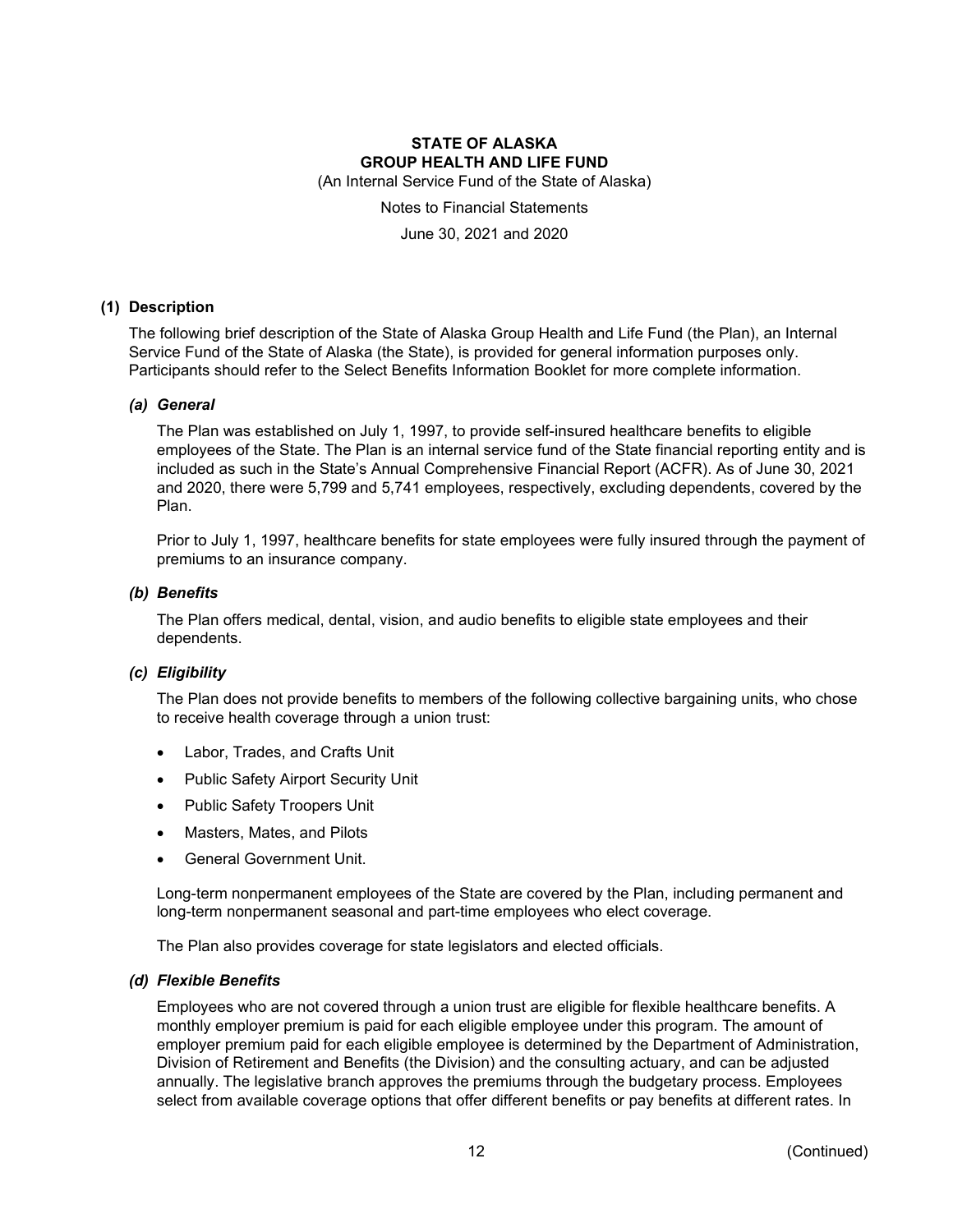(An Internal Service Fund of the State of Alaska)

Notes to Financial Statements

June 30, 2021 and 2020

most instances, the employee is responsible to pay a portion of the health costs through a pretax payroll contribution, and the amount of the contribution will vary based on collective bargaining provisions and the employee coverage option selected.

### **(2) Summary of Significant Accounting Policies**

### *(a) Basis of Accounting*

The Plan's financial statements are prepared using the economic resources measurement focus and the accrual basis of accounting in conformity with U.S. generally accepted accounting principles (GAAP), as prescribed by the Governmental Accounting Standards Board (GASB). Insurance premiums are recognized as revenue in the period in which they are due. Benefits are recognized when due and payable and expenses are recorded when the corresponding liabilities are incurred, regardless of when premiums are received, or payment is made.

### *(b) Financial Statement Presentation*

The Plan distinguishes operating revenue and expenses from nonoperating revenue and expenses. The principal operating revenue of the Plan is employer and member health insurance premiums. Operating expenses for the Plan include benefits and administrative expenses. All revenue and expenses not meeting this definition are reported as nonoperating revenue and expenses.

#### *(c) Use of Estimates*

The preparation of financial statements in conformity with U.S. GAAP requires management to make estimates and assumptions that affect the reported amounts of assets and liabilities and disclosure of contingent assets and liabilities at the date of the financial statements and the reported amounts of additions and deductions during the reporting period. Actual results could differ from those estimates.

#### *(d) Investments*

The Plan participates in the State General Fund and Other Nonsegregated Investments (GeFONSI) pool, which invests in fixed-income securities that are valued each business day using an independent pricing service. The Department of Revenue, Division of Treasury (the Treasury) calculates a participant's daily cash balance in the GeFONSI using the GeFONSI's actual daily rate of return. Interest is compounded daily.

GeFONSI investment income is distributed to pool participants if prescribed by statute or if appropriated by state legislature.

#### *(e) Statements of Cash Flows*

For purposes of reporting cash flows, cash and cash equivalents include the Plan's investment in the GeFONSI at June 30, 2021 and 2020. This investment pool has the general characteristics of a demand deposit account.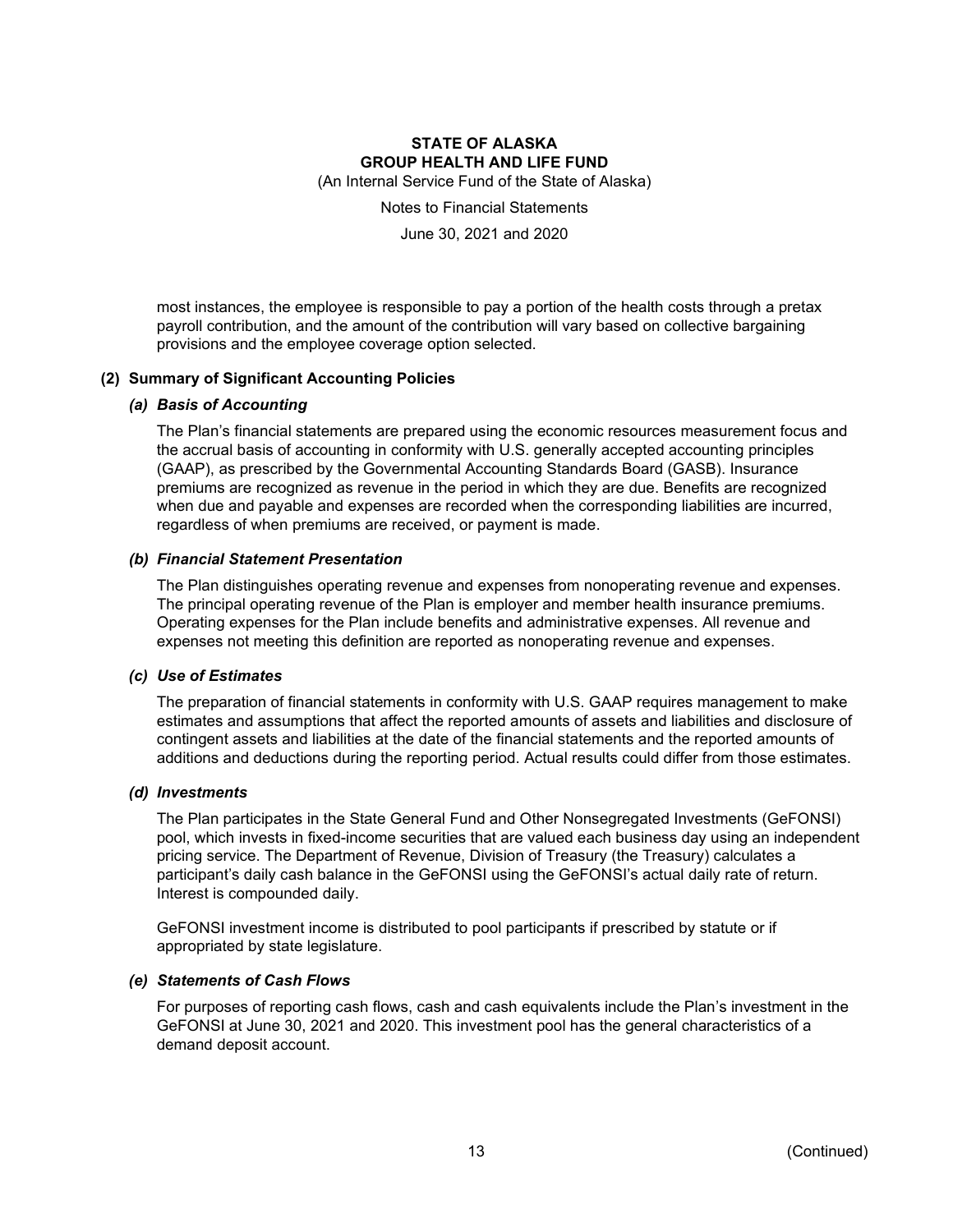(An Internal Service Fund of the State of Alaska)

Notes to Financial Statements

June 30, 2021 and 2020

### *(f) Administration*

The Plan is administered by the Division, which utilizes the services of claims administrators Aetna and Delta Dental of Alaska to process medical, dental, and vision claims and utilizes the services of pharmacy benefit manager OptumRx to process prescription drug claims. Some of the specialized benefits provided by the Plan are administered by Vision Service Plan, PayFlex, EDHC (Surgery Plus), Beacon OHSS, and Hinge Health.

### *(g) Funding*

The Plan is self-insured for all benefits. The Plan's funding policy provides for the collection of insurance premiums from employees, if applicable, and the State. Insurance premium amounts are actuarially determined on an annual basis and adjusted as necessary. The State retains the risk of loss of allowable claims.

### *(h) Due from (to) State of Alaska General Fund*

Amounts due from (to) the State of Alaska General Fund represent the net revenues and expenditures received (paid) after June 30, but not otherwise recorded as accruals.

#### *(i) Federal Income Tax Status*

The Plan is an internal service fund of the State financial reporting entity and is included as such in the State's ACFR. The Plan is not subject to federal income tax by virtue of the Plan's status as a government entity.

#### **(3) Investments**

The Treasury has created a pooled environment by which it manages the investments. The Commissioner of Revenue (the Commissioner) has fiduciary responsibility. Actual investing is performed by investment officers in Treasury or by contracted external investment managers. The fund invests in the State's internally managed GeFONSI pool. The complete financial activity of the funds is shown in the State of Alaska ACFR available from the Department of Administration, Division of Finance.

Assets in the pool are reported at fair value. Investment purchases and sales are recorded on a trade-date basis. Securities are valued each business day using prices obtained from a pricing service.

The accrual basis of accounting is used for investment income and GeFONSI investment income is distributed to pool participants monthly if prescribed by statute or if appropriated by the state legislature.

For additional information on interest rate risk, credit risk, foreign exchange, derivatives, fair value, and counterparty credit risk, see the separately issued report on the "Invested Assets Under the Investment Authority of the Commissioner of Revenue (Audited)" at http://treasury.dor.alaska.gov/Investments/Annual-Investment-Reports.aspx.

14 (Continued)